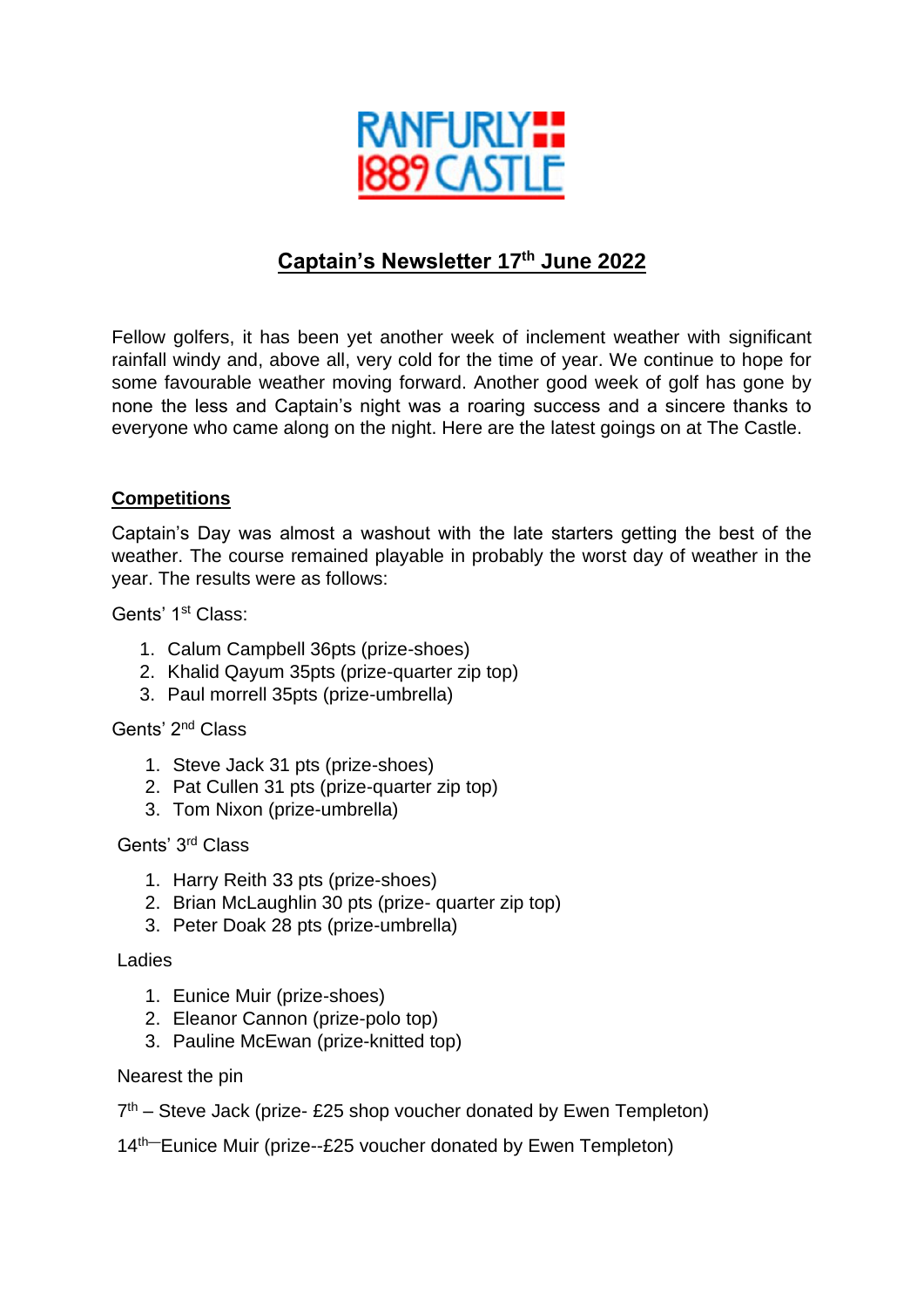A big thanks to everyone who took part on the day in the most challenging of conditions and well done to the prize winners. Prizes can be collected from the shop or exchanged for a similar product with one criteria, that the clothing must be endorsed with the club logo. Thanks.

#### Member Guest Day Update

There are less than 2 weeks to go to the Member Guest Day at Ranfurly Castle on Saturday 25th June, so please book up now to have a great time on the golf course with your friends.

There will be two 1st prizes to be won, two in the morning and two in the afternoon. £250 of golf shop vouchers for the member & a 1 year lifestyle membership for your guest.

Other great prizes will be announced shortly.

Hot rolls, coffee and tea will be available to purchase at the clubhouse on arrival.

The last few remaining times are still available.

So come on and get your name into what will be a fantastic day of golf.

### **Catering and Hospitality**

Just a reminder that the 17<sup>th of</sup> June sees Fish Friday, so please book via Leanna or one of the team at the bar. At £10 this is a bargain!

This will be followed on Friday  $24<sup>th</sup>$  which will be a curry night. The delicious sounding vegetable pakora, chicken curry and nan bread all for £10.95, so book your table at the bar and give Leanna 24 hours' notice to allow preparations.

We now have a full complement of staff in the bar and catering so hopefully after the issues lately, Leanna can get a good run for the rest of the season. So, let's support the club and try our menu and remember you have a £50 bar levy to be used up.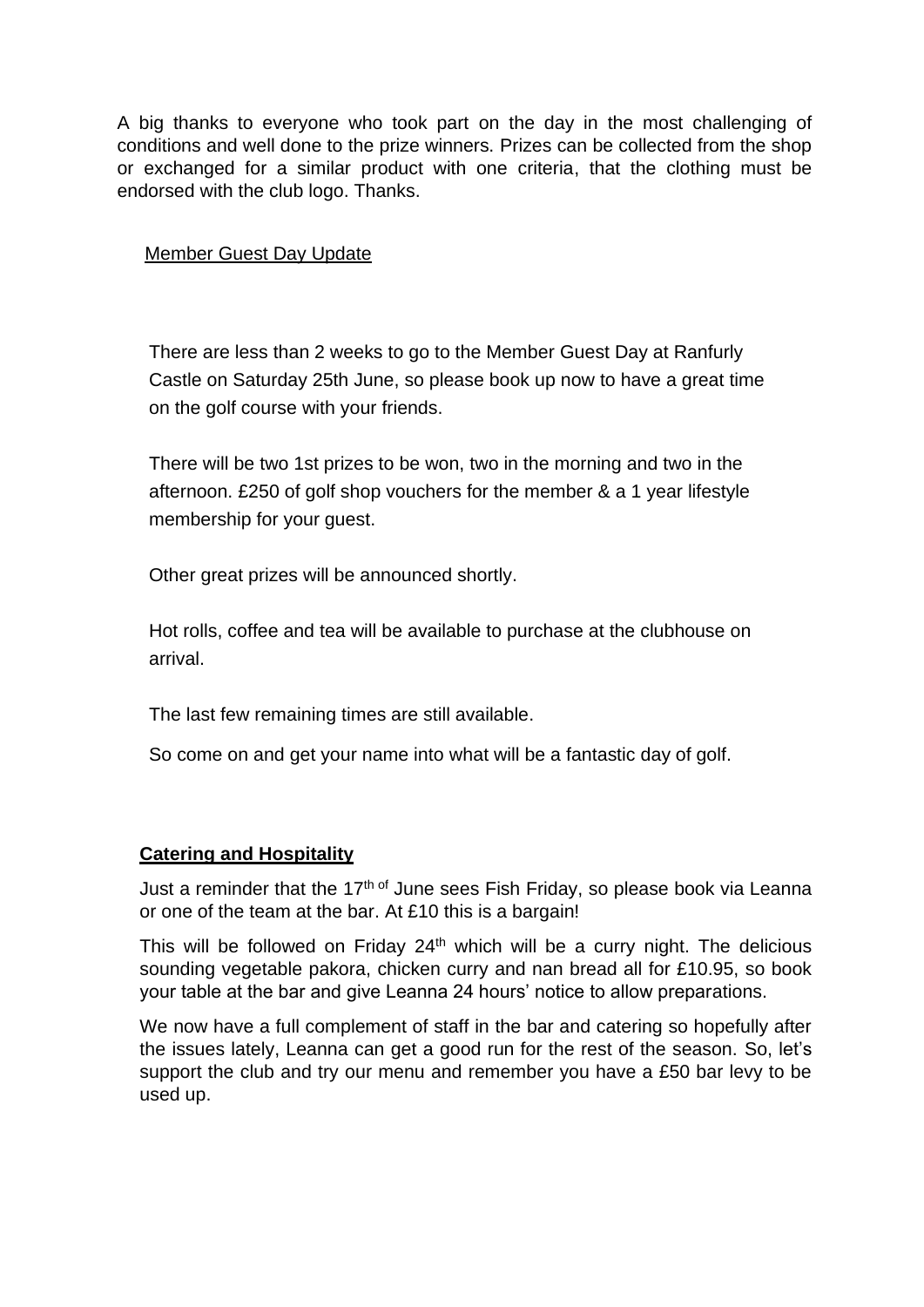### **Course/Greens**

The greens have continued to have routine maintenance through mowing, rolling, aeration, nutrient inputs with around 15 tons sand being applied throughout May.

When the weather and club diary suits over the next couple of weeks, staff will carry out some more aeration with 6mm solid tines followed by some top dressing. We are still seeing quite a significant amount of pest damage, so hopefully more sand will smooth the surfaces out even more.

### **Tees and approaches**

Tees and approaches suffered very badly from the drought last year. Green staff managed to carry out some maintenance before the winter which did see some recovery, however, we do have some badly worn areas on some tees (4<sup>th</sup> and various others) along with some approaches in similar conditions. Craig, our Head Greenkeeper, plans to do some similar work to other tees as we have done at the 4<sup>th</sup> to try and get some better grass coverage.

Tees and approaches do have excessive levels of thatch accumulated over the years through lack of maintenance and sand top dressing. This may be affecting the quality of the turf. Craig is sending some soil samples away to the agronomist and this will help determine what levels of thatch we have and if there are any nutrient deficiencies within the soil that may be affecting turf growth. Once Craig has the results, he can then produce a maintenance plan to improve the turf quality on the tees and approaches.

All approaches have been verti-cut which will provide better surface short term.

### **Fairways**

All fairways are getting a second application of Iron and Nitrogen, tank mixed with growth regulator. With Member Guest Day coming up, this will give us some nice colour to the fairways.

Craig plans to carry out some surface scarification in the next week or so. This will help stand up grasses and remove any dead tissue giving us better definition and lies on most areas of the fairways.

Over the next few weeks there will be a focus on getting the bells and ball washers painted after they have been prepared by removing rust and flaking paint.

I have noticed quite a lot of divots on the fairways again. I would therefore ask that, if possible, you take out a blue divot bag from the starters hut and repair one or two during your round to aid the fairways recovery.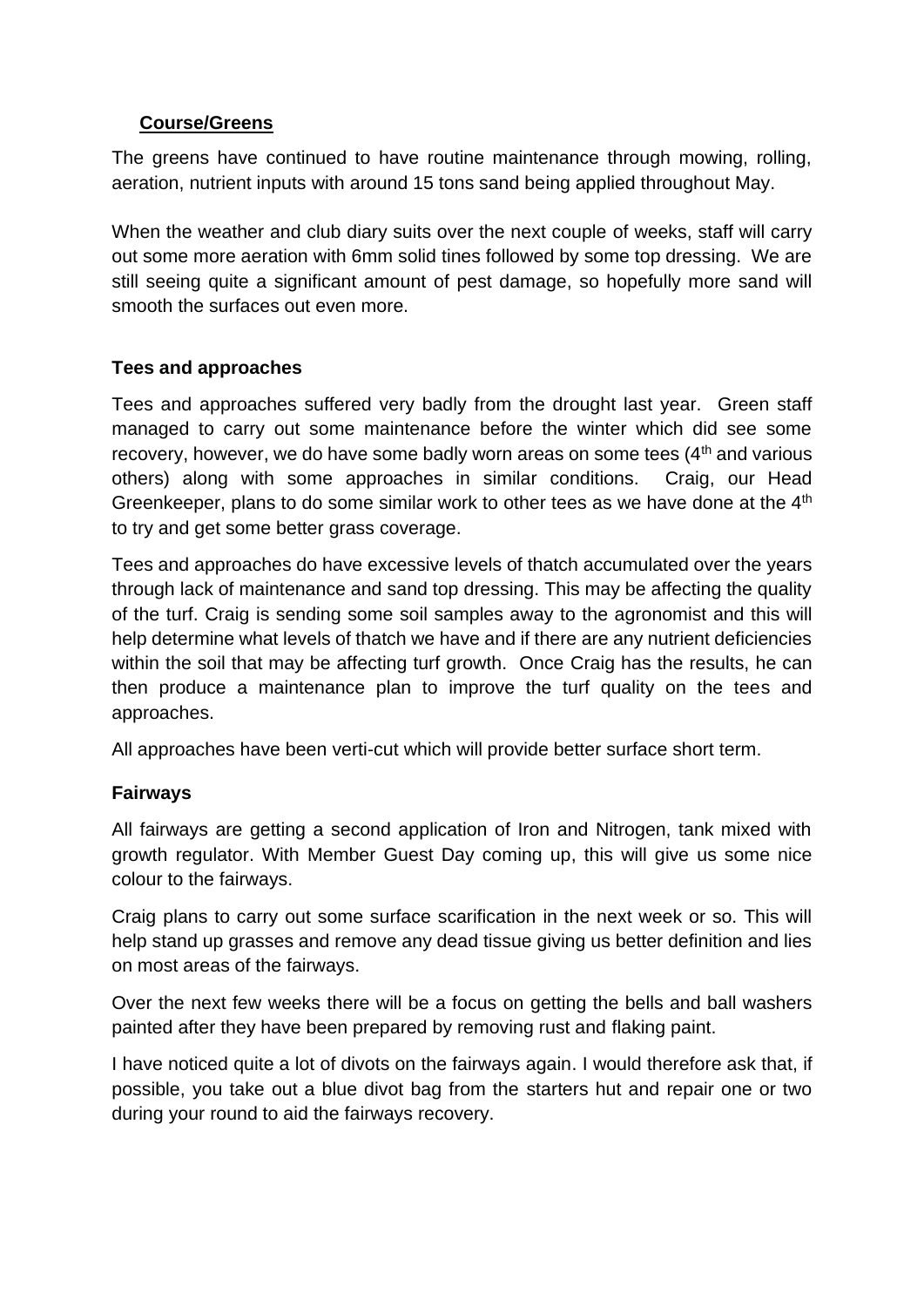This was one set of divots I came across on the 16<sup>th</sup> green fringe where, incredibly, someone has taken 6/7 divots out of the surface by trying to hit balls over the trees at the side of the green. Absolutely ludicrous behaviour. I sincerely hope that this was not a member and was maybe some of our local friends who utilise the car park at 17 for recreational smoking!



## **Social Events**

Captain's Night proved to be a great success with 60 for dinner and entertainment by Platinum Duo. They provided 3 x sets of Abba, 70s and modern. The dance floor was packed from the off.

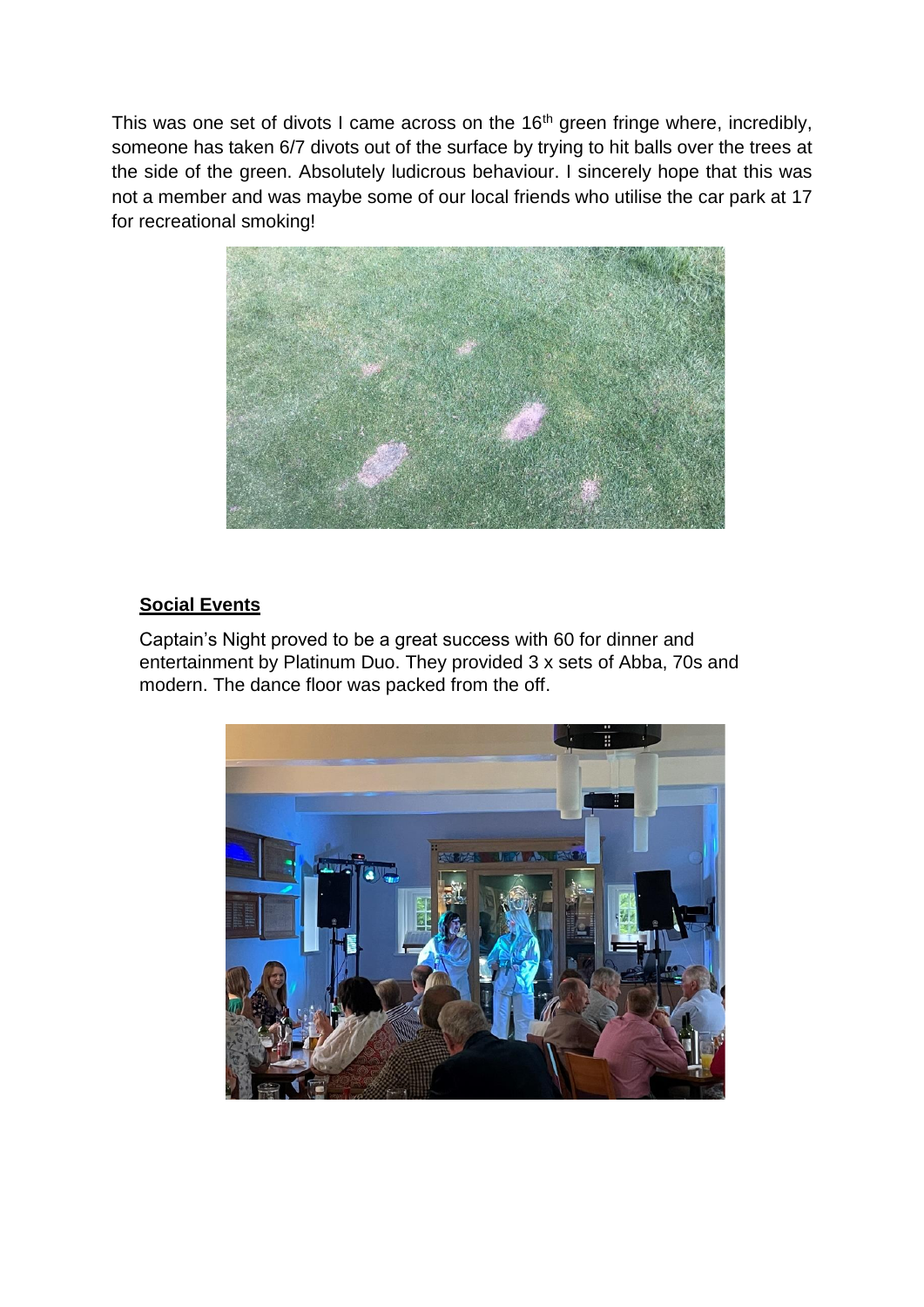

### **Newton Shield Team**

The team had a superb 5-3 win over a strong Kilmacolm side who are one of the favourites for the trophy this year. Great wins for Mac Menzies, Alastair Frood and David Provan with notable halved matches from Andy Cunningham, Alan Canning, Allan Hughes and Ian Mitchell taking us over the line. 6 of the 8 matches went down to the 18<sup>th</sup> green. Great performance as we seem to be hitting some form late in the day.

### **Juniors**

A great Newton Shield win from the juniors against Elderslie as we recorded a 10-2 win. 5 wins and a loss. Gregor Rawson just came up short against a strong opponent, but he was followed by a great team effort with wins from Ben Love, Iain MacLean, Ramsay McLeod, Harry Provan and Lorne Rawson.

Junior Convener David Provan is now liaising with OCRGC as he looks at developing a Junior Muirhead Trophy. This could be the future players of The Castle competing for the trophy in years to come.

### **Seniors**

The seniors' team is in good shape following a resounding 5-1 victory on Monday morning over Erskine GC. A few youngsters making their debut in the team coming away with a couple of excellent wins. Next up is an away match at Elderslie which will a tough encounter given the league placings. The following is the league table prior to our win on Monday.

**[Seniors League Positions 2022](https://www.ranfurlycastlegolfclub.co.uk/uploads/document/renfrewshire-seniors-golf-league.pdf)**